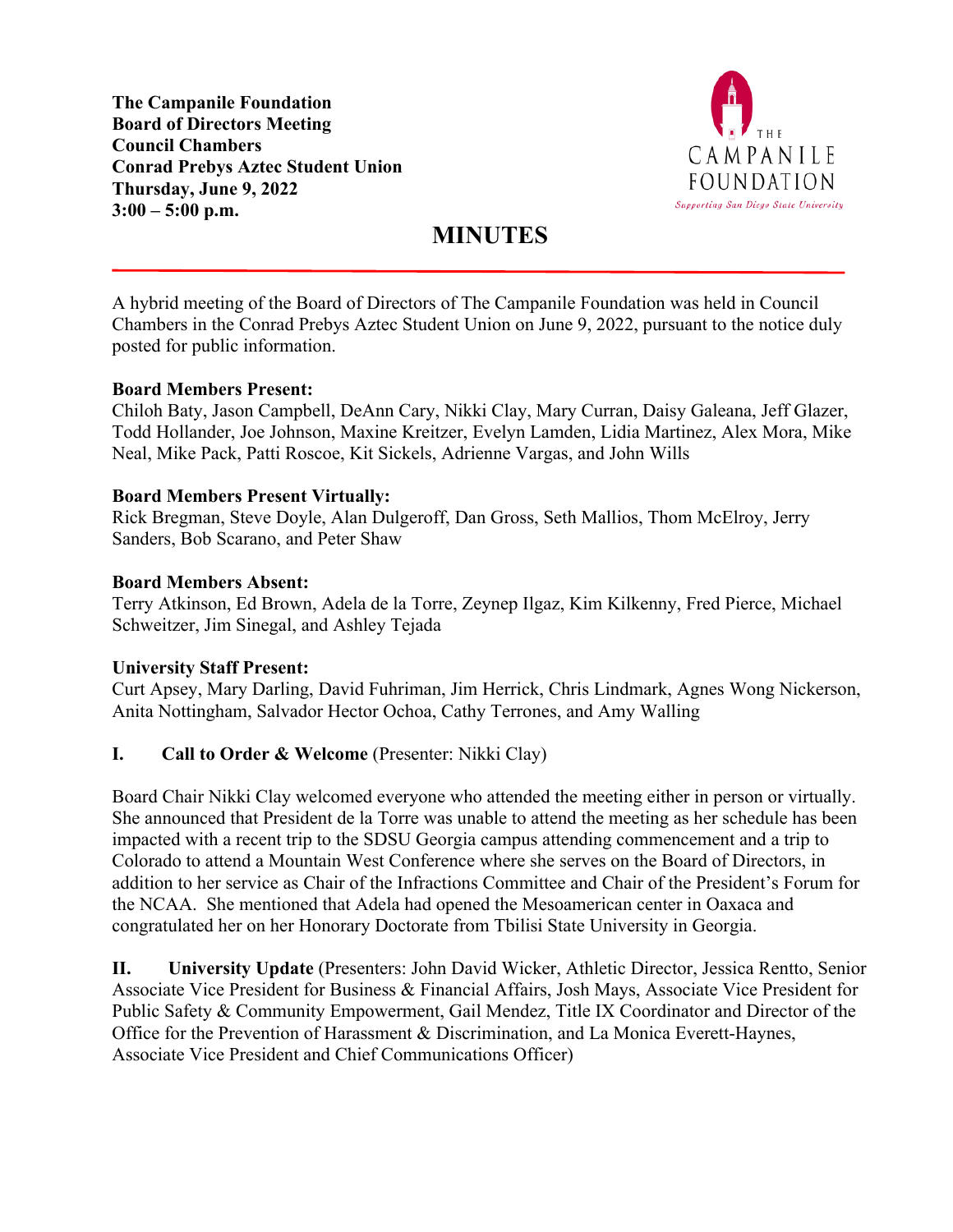Nikki announced that the order of the items on the agenda would be shifted and the meeting would start with a presentation from John David Wicker and his team to discuss issues related to the recent news coverage of an ongoing San Diego Police Department investigation.

Nikki introduced and welcomed the team. John David, Jessica, and Josh provided background information and the university's response to the issue at hand. Gail provided an overview of the university's Title IX policy and shared the campus' prevention efforts and support available on campus. On behalf of the Board, Nikki thanked the team for their ongoing dedication to the matter. Members of the Board had the opportunity to ask questions and engaged in a conversation.

Mike Neal encouraged members of the Board to contact the Mayor's office to show support for increased resources for the police department in order to complete the investigation in a timely manner.

# **III.** Snapdragon Philanthropy and Revenue Update (Presenter: John David Wicker)

John David reported that the Snapdragon Stadium construction project is on schedule and the university is set to host the first football game of the season on September 3, 2022. His report included a ticket sales update noting that the Founders and Luxury suites are sold out. He announced that there have been changes to the Sycuan Founders Club pricing model and he anticipates selling out of the Founders Club seats by opening day. There are currently five executed corporate partnership agreements and six pending agreements. John David concluded his report with a financial overview and philanthropic giving update which included that to date there have been commitments to 12 naming opportunities with 20+ remaining. An Aztec Legacy Wall will recognize all donors who supported the project at \$50K or more.

## **IV. Faculty and Student Guest Speakers** (Presenters: Dr. Carrie House and Jennifer Waters)

Adrienne introduced Dr. Carrie House, Assistant Professor of Cancer Biology in the College of Sciences. Dr. House is working in the House Lab to uncover new players in the fight against breast and ovarian cancer. The lab serves to help the next generation of scientists develop their passion while making innovative and vital discoveries to combat cancer and improve human health. Students are currently working on research to inhibit cancer progression and recent recurrent disease specifically with ovarian and breast cancers.

Research projects:

- Obesogen exposure in adipocyte growth and breast cancer in Hispanic women
- How adipocytes support ovarian cancer metastasis
- The role of fibroblasts in facilitating adhesion of drug resistant cells
- Cell signaling in drug resistant cells
- The role of macrophages in the development of drug resistance

Highlights from the House Lab:

- Research Goal: to understand how the tumor microenvironment supports chemotherapy resistance that leads to recurrence in breast and ovarian cancers
- Impact on the Community: promoting the innovative research of SDSU within the community and beyond while helping our students reach their professional goals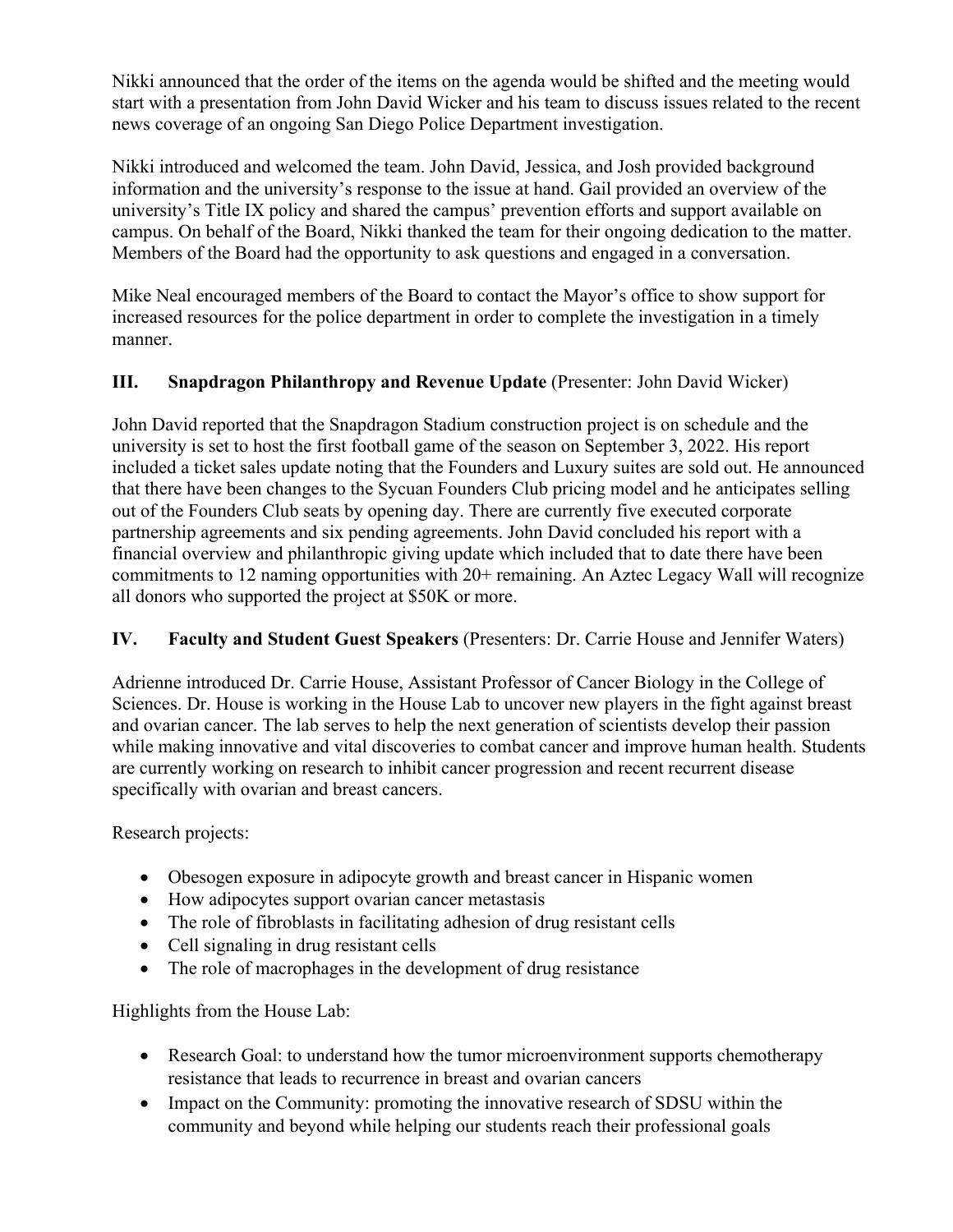• Impact of philanthropy: provide an accessible and supportive environment where students can perform cutting-edge research in cancer biology that ultimately transforms patient care

Dr. House was accompanied by Jennifer Waters, a Ph.D. candidate in the UCSD-SDSU joint doctoral program in cell and molecular biology. Prior to beginning her graduate education, she completed her B.S. at SDSU in biology. She shared her personal experiences working on cancer research in the House Lab and how her experience has carved a pathway toward a successful future career. Her current work has been recognized both with the President's Award from the Student Research Symposium (SRS) at SDSU and with an Achievement in Rewards for College Scientists (ARCS) Fellowship. She is the Outreach Committee Co-Chair for Association for Women in Science (AWIS), and volunteers with the Fleet Science Center through the Better Education for Women in Science and Engineering (BE WiSE) program to engage young women in STEM.

# **V. Announcements** (Presenter: Nikki Clay)

On behalf of all of the Board members, Nikki congratulated Daisy Galeana and Lidia Martinez on their recent accomplishments. Daisy received her Ph.D. in Mechanical and Aerospace Engineering and Lidia received an Honorary Degree of Humane Letters from the College of Education. The Board enjoyed graduation themed cupcakes in celebration.

# **VI. Approval of Consent Agenda and Past Meeting Minutes** (Presenter: Nikki Clay)

Nikki requested a motion to approve the June 9, 2022, Consent Agenda consisting of minutes of the Foundation Board and previous Committee meetings.

**Motion:** A motion was made, seconded, and unanimously carried to approve the Consent Agenda for The Campanile Foundation Board of Directors meeting of June 9, 2022, thereby approving the minutes of the:

- Campanile Foundation Board Meeting *Revised Minutes of the December 9, 2021, Meeting Minutes of the March 3, 2022, Meeting*
- Government and Community Relations Committee *Minutes of the May 19, 2022, Meeting*
- Stewardship Committee *Minutes of the June 7, 2022, Meeting*
- Athletics Committee *Minutes of the June 8, 2022, Meeting*
- Finance and Investment Committee *Minutes of the June 8, 2022, Meeting*

## **VII. Public Comment**

There were no members of the public present, and no comments were made.

## **VIII.** Executive Committee Report (Presenter: Nikki Clay)

Nikki began the Executive Committee report announcing that the September Board of Directors meeting will be held jointly with the SDSU Alumni Board. Following the meeting we will host a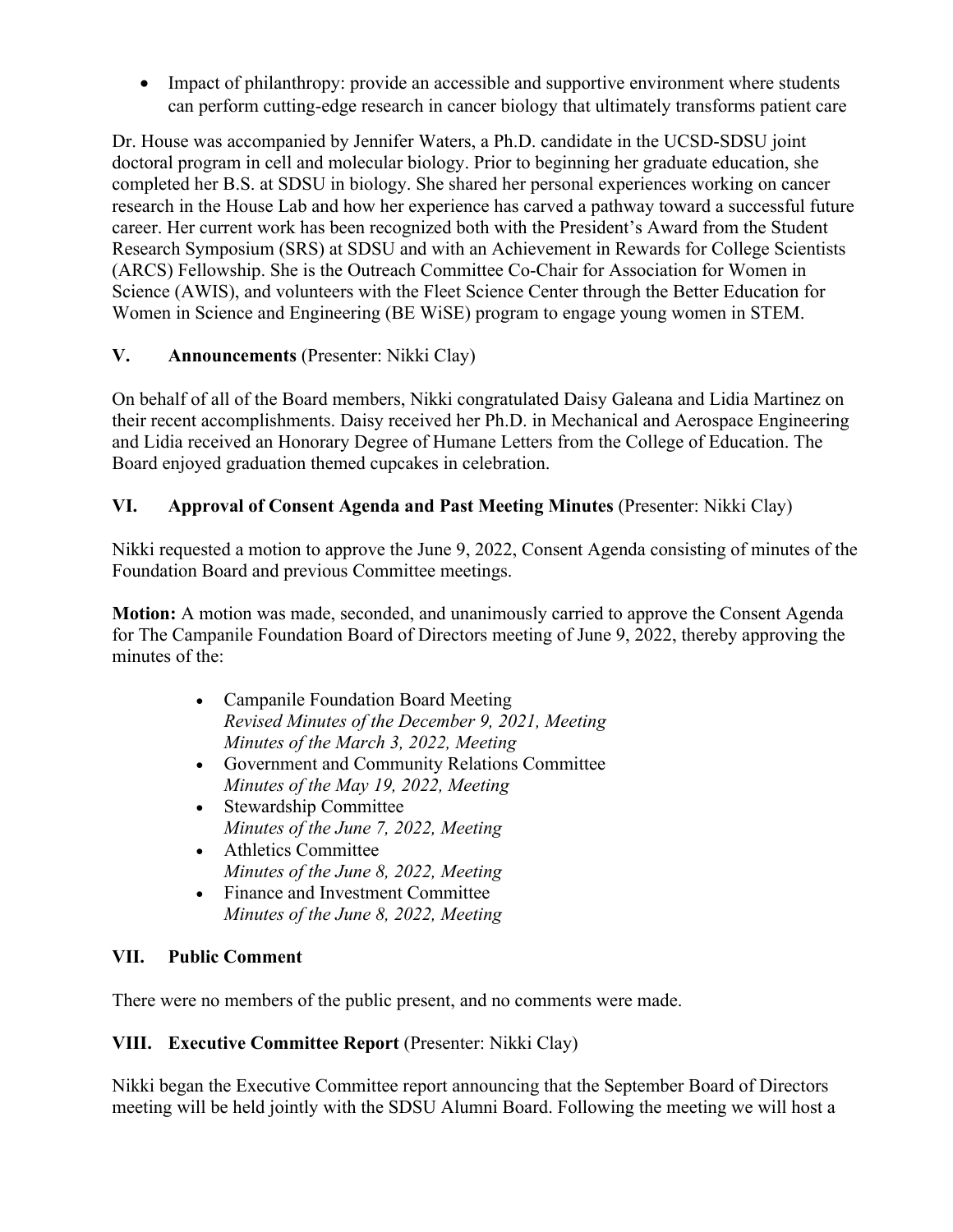reception where Board members will have the opportunity to engage with Alumni Board Members. A joint meeting of the two Boards was last hosted in March 2019.

The Nominating Committee will be finalizing an annual Board and Committee assessment. This is an opportunity for Board members to provide feedback on their Board and Committee service. The assessment will be sent out late July or August. Everyone was encouraged to participate.

Nikki reported that the 2022 football schedule has been released and an invitation was extended for Board members and a guest to attend a game this season in a suite hosted by Adrienne and President de la Torre. Space is limited, and Board members were asked to submit a request for their top three games to Anita Nottingham prior to the June 30 deadline.

Nikki reminded everyone that following the presentation from Tracy Love at the last meeting, an editorial titled "It's Better in Texas" written by President de la Torre regarding the importance of Independent Doctoral Degrees, was distributed to the Board through OnBoard and a copy was included in the Board Book. She encouraged everyone to read it. She announced that there is going to be a meeting of the subcommittee on Independent Doctoral degrees next week with Ana Molina-Rodriguez, Deputy Chief of Staff.

Nikki noted that due to time constraints, the University update will be postponed until a future meeting.

Nikki introduced fellow Board member, DeAnn Cary and thanked her for her continued support of the Arts Committee and Arts programs at SDSU. She also thanked DeAnn for recently hosting a successful salon event at her home.

## **IX. Get to Know You Series** (Presenter: DeAnn Cary)

DeAnn shared highlights from her personal life and professional career in an effort for fellow Board members to get to know her better. Nikki thanked DeAnn for her presentation.

Adrienne introduced and welcomed Jim Langley of Langley Innovations to present his feasibility study findings.

## **X. Development Update** (Presenters: Adrienne Vargas and Jim Langley)

Adrienne recognized Cathy Terrones, Senior Director of Donor Relations, and her team for their recent efforts measuring and demonstrating the impact of stewardship. She noted the increased retention of donors and the launch of a comprehensive reporting process.

Additional focus on impact reporting was driven, in part, by Jim Langley of Langley Innovations. Jim recently conducted a campaign feasibility study for University Relations and Development. He interviewed a sampling of donors, which included some members of The Campanile Foundation Board. He joined the meeting to present his findings and engaged the Board in a discussion about our future and to help determine the next phase of fundraising.

Jim emphasized the importance of identifying specific passions that resonate with donors and microtargeting those areas of interest as aligned with the philanthropic needs of the campus. He shared that he worked with the deans to develop powerful white papers, nine in total. A suggestion was made to present the white papers to the Board to preview and gauge their practical application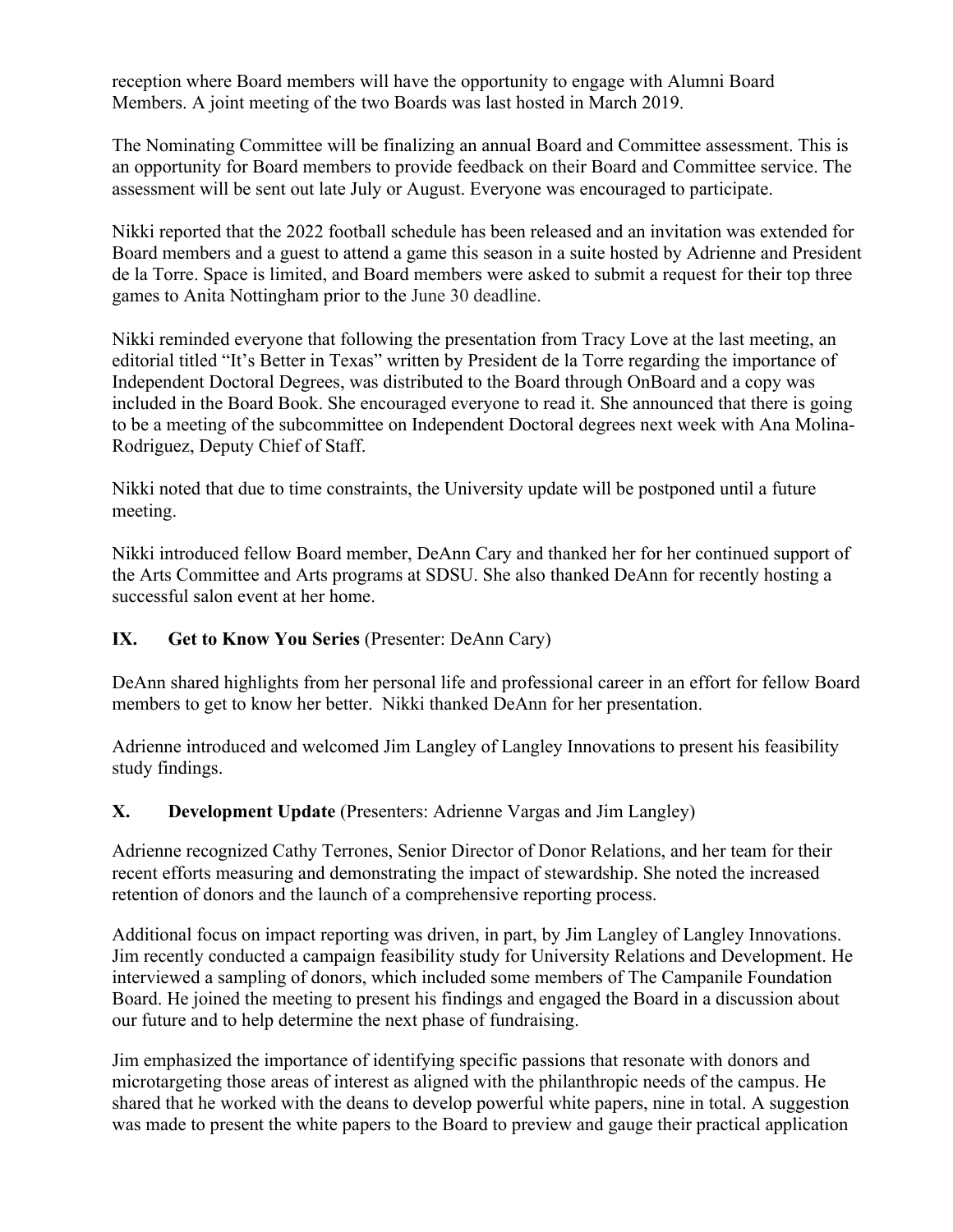and dedication to the mission of the university. An additional suggestion was made to facilitate an introduction between Jim Langley and the Mission Valley Innovation District Committee.

Nikki congratulated and thanked Adrienne and Mary Darling for their tireless efforts working with development staff to achieve the philanthropic goals of the university. She reminded everyone that the fiscal year end is right around the corner and encouraged Board members to fulfill their philanthropic commitments prior to June 30.

# **XI. Nominating and Governance Update** (Presenter: Jerry Sanders)

Jerry announced that as approved at the March Board of Directors meeting, the Nominating and Governance Committee has recommended Dr. Joyce M. Gattas to the full Board for installation as Director.

Joyce is dean emerita, the College of Professional Studies and Fine Arts, has devoted a total of 38 years to the University in leadership roles and has contributed generously in financial support to scholarships, capital expenses, Athletics, and PSFA. After retiring in 2018, Joyce became special assistant to the university president and worked with coordinating the academic portion of SDSU's Mission Valley project. She is deeply involved in the San Diego community, serving on numerous boards of cultural institutions, city commissions, the San Diego Public Library, and a charter high school. She continues to remain involved with the university and will chair the Presidential Public Arts Advisory Committee. Joyce brings a wealth of knowledge and passion and will be a welcomed asset to The Campanile Foundation Board. Joyce was unable to attend the meeting as she was in Spain on tour with the San Diego Museum of Art.

**Motion:** A motion was made, seconded, and unanimously carried to approve Resolution 22:01 installing Joyce Gattas as Director of the Board to serve a three-year term.

On behalf of the Board, Jerry thanked Ashley Tejada for her service this past year as Student Representative. Ashley served as an ambassador representing the student body bringing a diverse perspective. Ashley is pursuing her masters in Postsecondary Educational Leadership with a Specialization in Student Affairs and will be starting her second year this fall. Ashley was unable to attend the meeting in person.

The class of 2022-23 Associated Student (AS) Body Executive Officers were installed a few weeks ago. They were unable to join the meeting as they were out of town attending a conference. Each of their biographies were provided in the Board Book. They plan on attending the September meeting in person. Jerry announced that Shawki Moore, a senior from Fairfield, California majoring in communications and minoring in leadership, is the new AS President and will serve on the Board for a one-year term as Student Representative.

**Motion:** A motion was made, seconded and unanimously carried to approve Resolution 22:02 Commending Ashley Tejada for her Service and Electing and Installing Shawki Moore to serve a one-year term as the Associated Student Body Representative and Director.

On behalf of the Nominating and Governance Committee, Jerry presented prospective candidate Jessica Sarowitz to the full Board for election. Jessica Sarowitz is a current parent, wife, executive producer, entrepreneur, social impact investor and founder of 4S Bay Partners LLC, based in Chicago. She is the managing partner of Sarowitz Family LLC and the managing family director at the Julian Grace Foundation. Jessica's projects at Julian Grace include expanding clinic access in